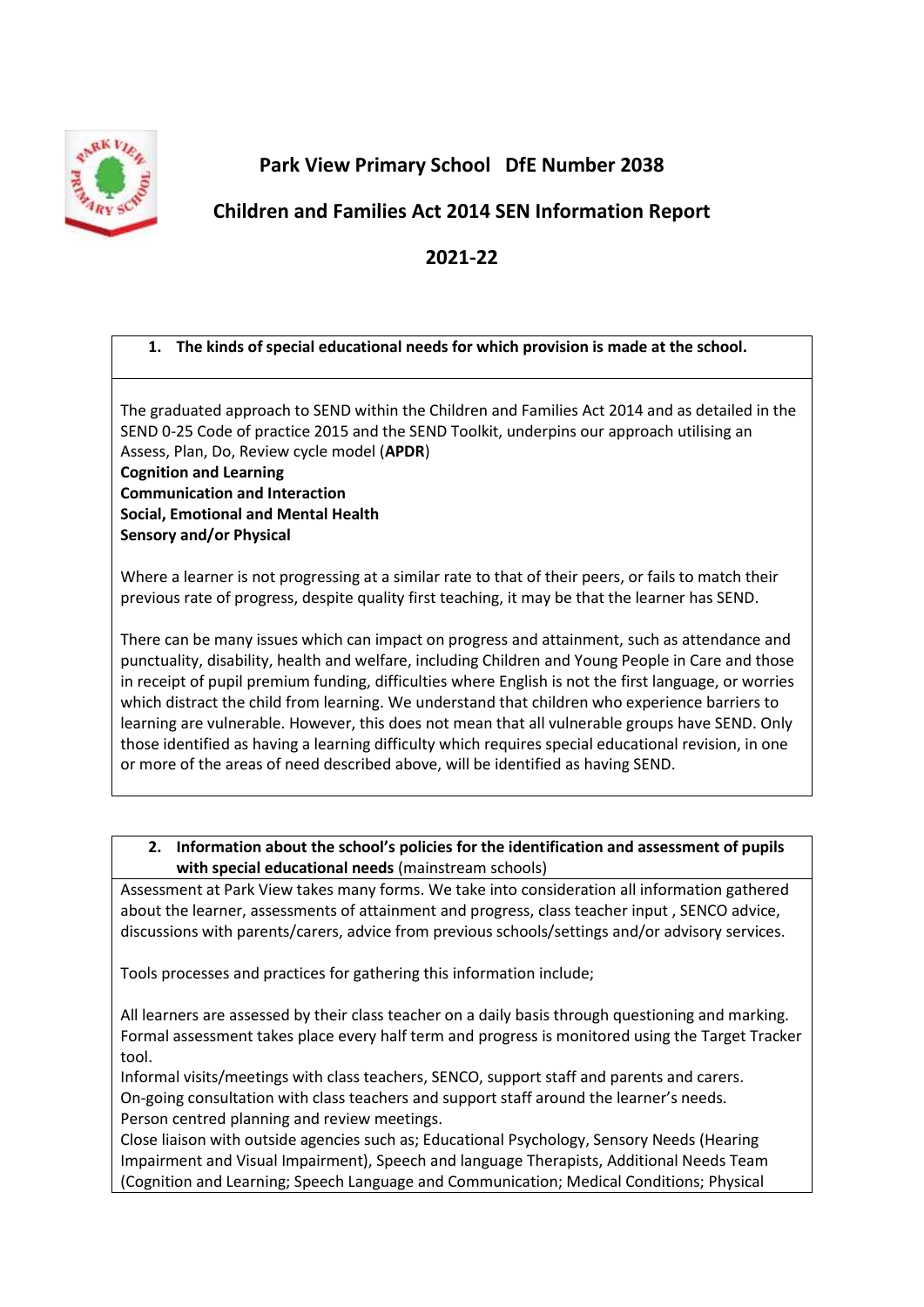Difficulties; Communication Difficulties; Complex Needs), Social Care, School Nurse, Healthy Young Minds and CLAS.

## **3. Information about the school's policies for making provision for pupils with special educational needs.**

Provision for learners at Park View with identified SEND includes support and intervention. There are four strands to our support strategy:

Assess, Plan, Do, Review

Grouping for teaching purposes

Additional Human resources

Curriculum and teaching methods

There are six main strands to our intervention strategy:-

In-class support

Withdrawal from a mainstream lesson for specific intervention programmes.

Combination – a combination of both in-class support and withdrawal activities.

Reading Buddy programme for KS1 learners at greatest need for intervention within their key stage.

Use of integrated learning packages and software such as Nessy Fingers.

Pastoral mentoring including access to Healthy Young Minds.

The processes and practices applied throughout our provision include:-

The use of a range of assessment tools to monitor learner progress on an on-going basis and, if adequate progress is not being made then appropriate support is put in place.

Learners with a statement of educational needs, or an Education, Health & Care Plan, will have a person centred review.

Parents of learners, who are in possession of a statement of educational needs, or an Education, Health & Care Plan, will have three termly meetings with the SENCO and class teacher, in addition to the twice yearly parent's evenings.

Outcomes from Learning Support Plans are reviewed and new goals are set with the learner's and parent's input at the termly meetings.

Feedback is sought from parents and learner on the effectiveness of support, to enable on-going development of support packages.

Wherever possible, learners with SEN are taught in mainstream classes. Specialist teaching in small groups or individually for SEN learners is also used, based on an individuals need.

Where a learner has a statement of educational needs, or an Education, Health & Care Plan, this will outline the resources needed to provide appropriate support.

The school has a fully inclusive policy, and learners regardless of SEN or disability are fully integrated in all aspects school life. The school tries to ensure that no child is excluded from educational visits or out of school activities because of their SEN or disability.

The school has a learning mentor in place to provide pastoral care to all learners.

Additional support is available to leaners who are vulnerable, and those that experience a wide range of emotional, social and behavioural difficulties.

# **4. The name and contact details of the SEN Co-ordinator at Park View**

**Mrs R.McClean**

**Telephone 0161 798 7632**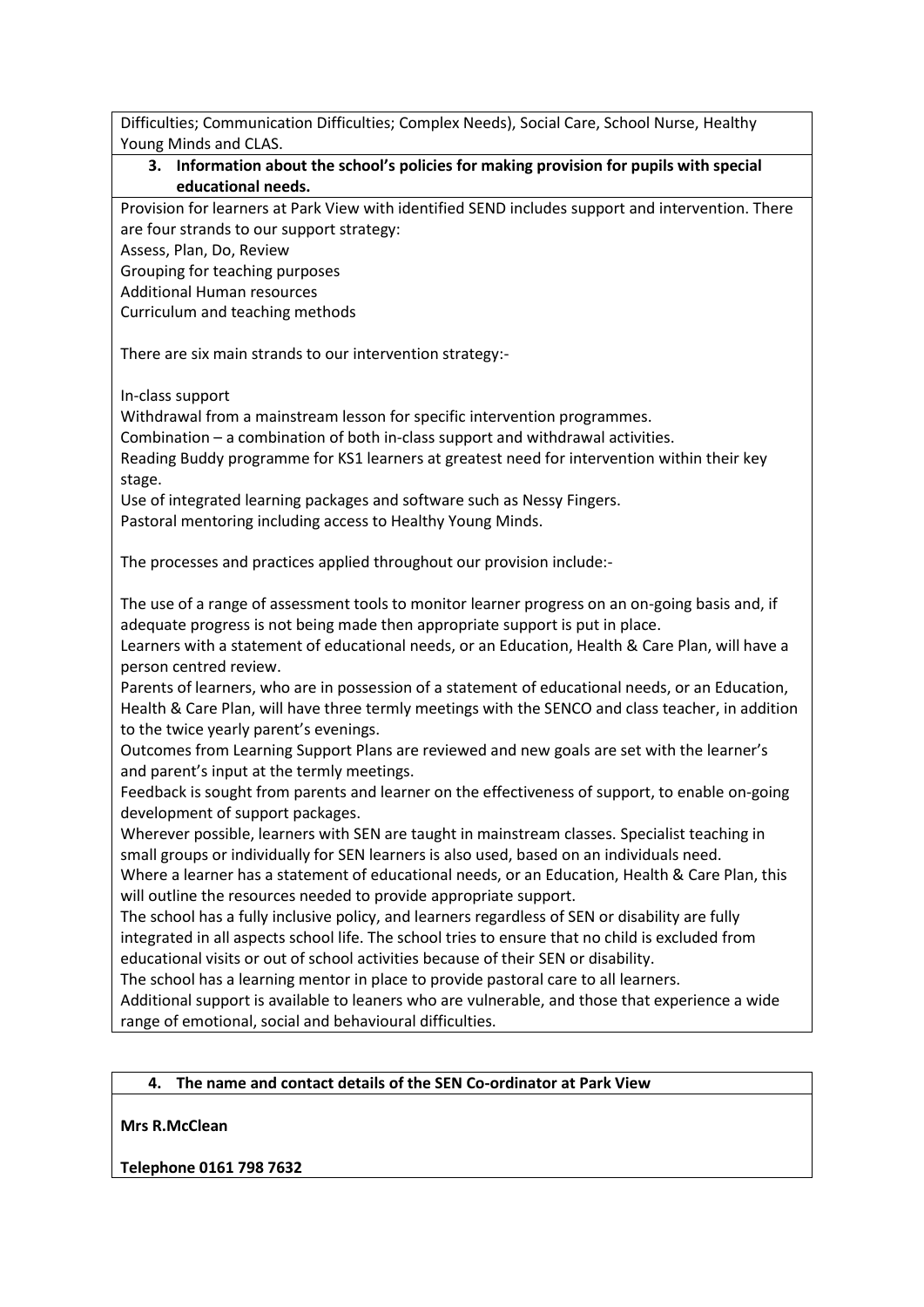#### **Email : [R.McClean@bury.gov.uk](mailto:R.McClean@bury.gov.uk)**

#### **5. Information about the expertise and training of staff in relation to children and young people with SEND and how specialist expertise will be secured.**

The SENCO is a qualified teacher at the school with over 25 years teaching experience in a primary setting, of which 19 have been in the role of SENCO and 12 years as Assistant Head Teacher and currently the Deputy Head Teacher with responsibility for Pastoral Care, Vulnerable groups, community cohesion, inclusion and parental engagement, she is also the schools Designated Safeguarding Lead. The SENCO has a wealth of experience as well as a vast range of recent and relevant training in order to ensure that this role can be fulfilled effectively. She is also a co-opted member of the governing body at Pak View.

The school has access to specialist SEN training and support staff through the Bury Primary Learning Collaborative alongside termly SENCO network meetings hosted by the Additional Needs team within Bury.

The SENCO delivers CPD to all staff and specialist training is secured where necessary. This might be delivered in school by external training providers, such as the Educational Psychology service, specialist teachers and health care professional or attendance at external training events.

#### **6. Information about how equipment and facilities will be secured.**

The first £6000 of additional funding for SEND learners (above and beyond the average educational funding per child) should be met by the school from the dedicated schools grant. Where the value of a learner's additional needs are greater than £6000, then the learner is classified as 'High Needs' and an application for funding from the High Needs Block will be made to the Local Authority. Provision allocated to a child is recorded and monitored on the school's costed provision Map.

Where a learner has needs within the realm of Sensory Difficulties, the Sensory Needs Team in consultation with the SENCO will provide an appropriate and agreed level of support including the provision and monitoring of specialist equipment.

**7. Arrangements for consulting parents of children with special educational needs about, and involving such parents in the education of their child.**

Parents will be informed where their child is in need of SEND support and meetings will be held to discuss and review provision and progress the set outcomes. Feedback is sought from parents and learner on the effectiveness of support, to enable on-going development of support packages. Parents of learners, who are in possession of a statement of educational needs, or an Education, Health & Care Plan, will have three termly meetings with the SENCO and class teacher, in addition to the twice yearly parent's evenings.

#### **8. Arrangements for consulting children and involving them in their education.**